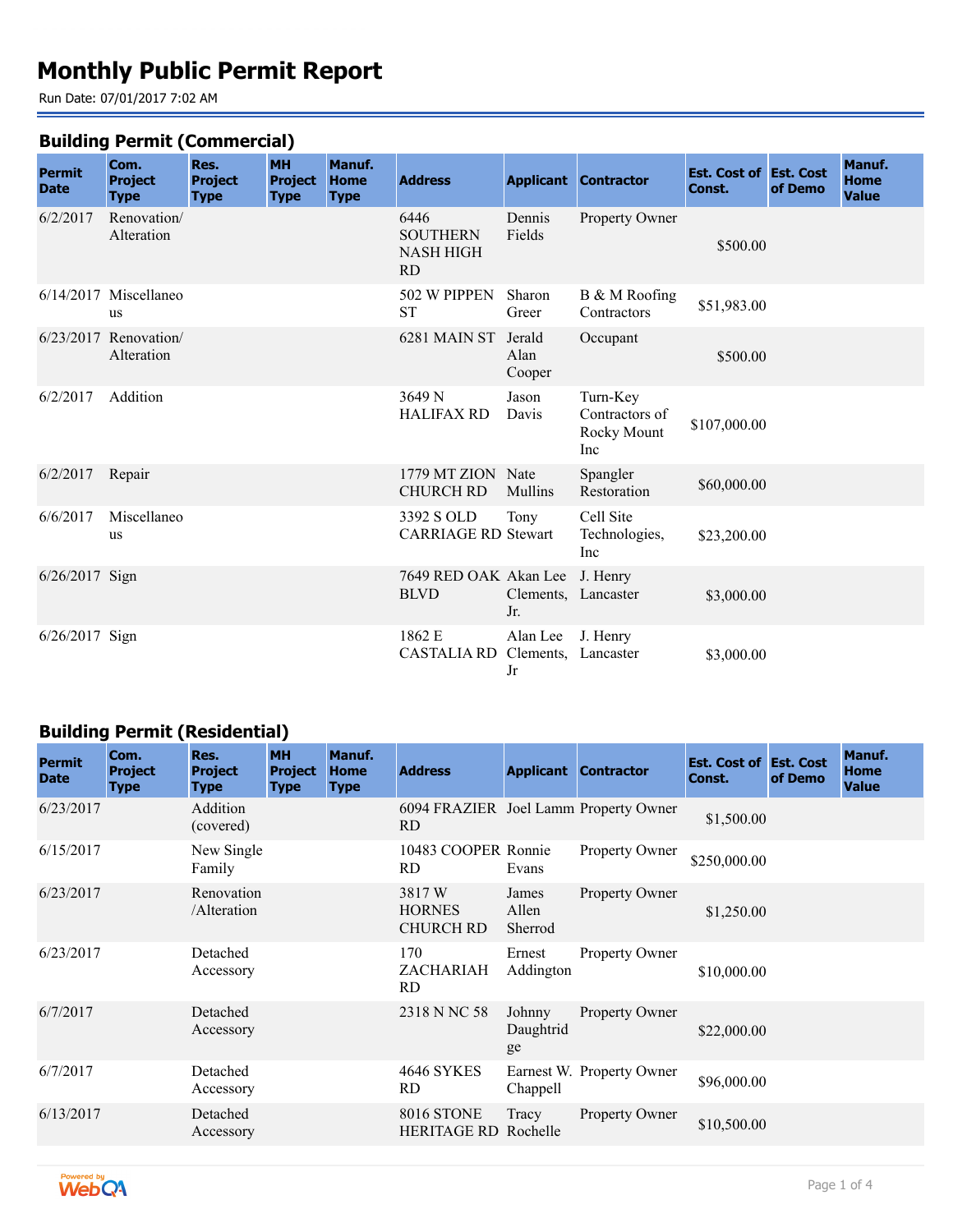## **Building Permit (Residential)**

| <b>Permit</b><br><b>Date</b> | Com.<br><b>Project</b><br><b>Type</b> | Res.<br><b>Project</b><br><b>Type</b> | <b>MH</b><br><b>Project</b><br><b>Type</b> | Manuf.<br><b>Home</b><br><b>Type</b> | <b>Address</b>                                         |                    | <b>Applicant Contractor</b>                | <b>Est. Cost of Est. Cost</b><br>Const. | of Demo | Manuf.<br><b>Home</b><br><b>Value</b> |
|------------------------------|---------------------------------------|---------------------------------------|--------------------------------------------|--------------------------------------|--------------------------------------------------------|--------------------|--------------------------------------------|-----------------------------------------|---------|---------------------------------------|
| 6/13/2017                    |                                       | New Single<br>Family                  |                                            |                                      | 4227 BECTON<br><b>RD</b>                               | Tammy P<br>Turner  | Property Owner                             | \$400,000.00                            |         |                                       |
| 6/9/2017                     |                                       | New Single<br>Family                  |                                            |                                      | 2595 SWEET<br><b>BAY RD</b>                            | Felicia<br>Manning | Four Seasons<br>Contractors,<br><b>LLC</b> | \$190,000.00                            |         |                                       |
| 6/8/2017                     |                                       | New Single<br>Family                  |                                            |                                      | 1809<br><b>KINGFISHER</b><br><b>CT</b>                 | Felicia<br>Manning | Four Seasons<br>Contractors,<br><b>LLC</b> | \$250,000.00                            |         |                                       |
| 6/19/2017                    |                                       | New Single<br>Family                  |                                            |                                      | 1850<br><b>KINGFISHER</b><br><b>CT</b>                 | Felicia<br>Manning | Four Seasons<br>Contractors,<br><b>LLC</b> | \$220,000.00                            |         |                                       |
| 6/20/2017                    |                                       | Detached<br>Accessory                 |                                            |                                      | 1985<br><b>SHELDON RD</b>                              | Tony<br>Shearin    | Shearin Homes                              | \$20,000.00                             |         |                                       |
| 6/23/2017                    |                                       | New Single<br>Family                  |                                            |                                      | 1985<br><b>SHELDON RD</b>                              | Tony<br>Shearin    | Shearin Homes                              | \$200,000.00                            |         |                                       |
| 6/15/2017                    |                                       | Deck                                  |                                            |                                      | 3956<br><b>HARRISON RD</b>                             |                    | Chris May Clayton Homes<br>(Rocky Mount)   | \$4,100.00                              |         |                                       |
| 6/15/2017                    |                                       | New Single<br>Family                  |                                            |                                      | 3982 BEND OF Ben Hager Hager<br>THE RIVER<br><b>RD</b> |                    | Construction &<br>Remodeling,<br>Inc.      | \$195,000.00                            |         |                                       |
| 6/12/2017                    |                                       | Addition<br>(covered)                 |                                            |                                      | 3697 TURKEY Rick<br><b>FOOT RD</b>                     | Cockrell           | Ricky D.<br>Cockrell                       | \$130,000.00                            |         |                                       |
| 6/9/2017                     |                                       | New Single<br>Family                  |                                            |                                      | 3458 E LAKE<br><b>RD</b>                               | David<br>Williams  | Williams Pointe<br>Partners                | \$100,000.00                            |         |                                       |
| 6/7/2017                     |                                       | New Single<br>Family                  |                                            |                                      | <b>709 PAR DR</b>                                      | David<br>Williams  | Williams Pointe<br>Partners                | \$90,000.00                             |         |                                       |
| 6/1/2017                     |                                       | Detached<br>Accessory                 |                                            |                                      | 3776 TAYLORS Gretchen<br><b>STORE RD</b>               | Warren             | Morton<br>Buildings, Inc.                  | \$100,000.00                            |         |                                       |
| 6/23/2017                    |                                       | Detached<br>Accessory                 |                                            |                                      | 5404 EASON<br><b>CT</b>                                | Roger<br>Luper     | Cornerstone<br>Construction                | \$16,345.00                             |         |                                       |
| 6/20/2017                    |                                       | New Single<br>Family                  |                                            |                                      | 11525 BARNES Kevin R.<br><b>RD</b>                     | Kirton             | KB Building &<br>Development<br><b>LLC</b> | \$140,000.00                            |         |                                       |
| 9/26/2016                    |                                       | Addition<br>(covered)                 |                                            |                                      | 8874 STONE<br>HERITAGE RD Alford                       | <b>Bridgette</b>   | Ted S. Daniel                              | \$<br>165,000.00                        |         |                                       |
| 6/2/2017                     |                                       | New Single<br>Family                  |                                            |                                      | 11786W<br><b>FINCH AVE</b>                             |                    | Ted Daniel Ted S. Daniel                   | \$75,000.00                             |         |                                       |
| 5/15/2017                    |                                       | Repair                                |                                            |                                      | 4862 ROLLING Charlies<br><b>ROCK RD</b>                | Lewis              | FS, LLC dba<br>Ram Jack                    | \$0.00                                  |         |                                       |
| 3/23/2017                    |                                       | Detached<br>Accessory                 |                                            |                                      | 1881 BARNES Clevon<br>HILL CHURCH Hill<br>RD           |                    | Carlton D. Lowe                            | \$15,000.00                             |         |                                       |
| 6/13/2017                    |                                       | Detached<br>Accessory                 |                                            |                                      | 1954<br><b>SHELDON RD</b>                              | Tommy<br>Winborne  | Any Task Just<br>Ask<br>Construction Co.   | \$15,000.00                             |         |                                       |
| 6/14/2017                    |                                       | Renovation<br>/Alteration             |                                            |                                      | 4177 SHEARIN William P. William P.<br><b>RD</b>        | Harrell            | Harrell                                    | \$2,000.00                              |         |                                       |

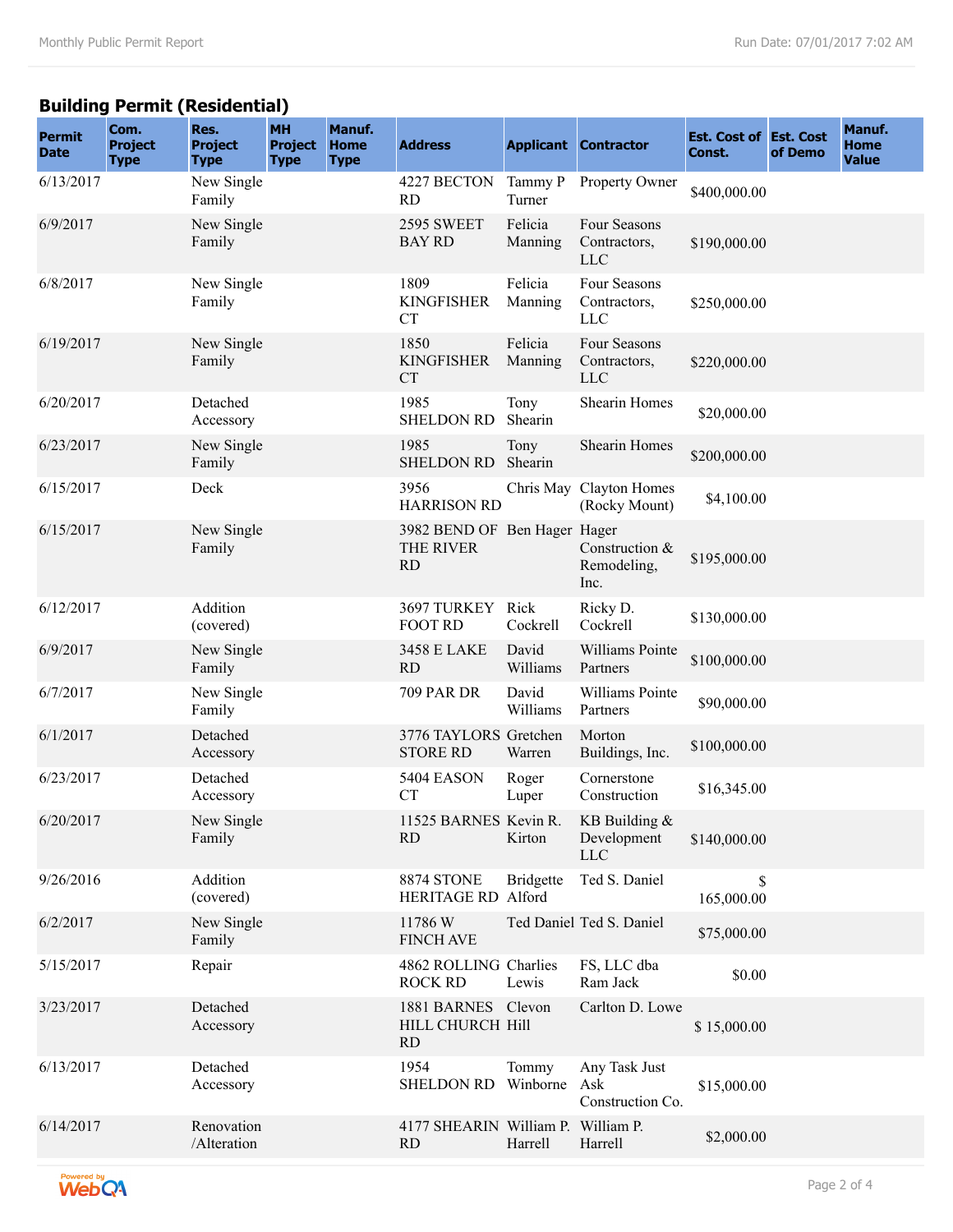## **Building Permit (Residential)**

| <b>Permit</b><br><b>Date</b> | Com.<br><b>Project</b><br><b>Type</b> | Res.<br><b>Project</b><br><b>Type</b> | <b>MH</b><br><b>Project</b><br><b>Type</b> | Manuf.<br><b>Home</b><br><b>Type</b> | <b>Address</b>                                  |                                               | <b>Applicant Contractor</b>                                      | <b>Est. Cost of Est. Cost</b><br>Const. | of Demo | Manuf.<br><b>Home</b><br><b>Value</b> |
|------------------------------|---------------------------------------|---------------------------------------|--------------------------------------------|--------------------------------------|-------------------------------------------------|-----------------------------------------------|------------------------------------------------------------------|-----------------------------------------|---------|---------------------------------------|
| 6/1/2017                     |                                       | Miscellane<br>ous                     |                                            |                                      | 410 INDIAN<br>TRL                               | Deyton<br>Evans                               | Deyton Lee<br>Evans                                              | \$40,969.00                             |         |                                       |
| 6/8/2017                     |                                       | Addition<br>(covered)                 |                                            |                                      | 850<br><b>CAMBRIDGE</b><br><b>DR</b>            | Perry<br>Corbett                              | Perry Corbett<br>Construction,<br><b>LLC</b>                     | \$35,000.00                             |         |                                       |
| 6/26/2017                    |                                       | Repair                                |                                            |                                      | 6468 BOBBY<br>LN                                | <b>CHRISTO</b><br><b>PHER</b><br><b>PRICE</b> | Christopher<br>Price                                             | \$3,500.00                              |         |                                       |
| 6/5/2017                     |                                       | Miscellane<br>ous                     |                                            |                                      |                                                 |                                               | 10210 W NC 97 Bryan Law ResComm Solar<br>dha Power<br>Home Solar | \$20,000.00                             |         |                                       |
| 6/20/2017                    |                                       | Repair                                |                                            |                                      | 6303 POINTE<br>LN                               | Carroll<br><b>Stewart</b>                     | <b>Stewart Home</b><br>Remodeling                                | \$9,800.00                              |         |                                       |
| 5/25/2017                    |                                       | Detached<br>Accessory                 |                                            |                                      | 2536<br><b>PROPHECY</b><br><b>RD</b>            | Jaime<br>Dyky                                 | Top Notch<br>Builders, LLC                                       | \$10,200.00                             |         |                                       |
| 6/2/2017                     |                                       | Deck                                  |                                            |                                      | 7871<br><b>STRICKLAND</b><br><b>RD</b>          | Ricky<br>Finch                                | Ricky Finch                                                      | \$7,000.00                              |         |                                       |
| 6/2/2017                     |                                       | Deck                                  |                                            |                                      | 6772 MILL<br>POND RD                            | Alan<br><b>Jefferies</b>                      | Alan Jefferies                                                   | \$3,338.01                              |         |                                       |
| 6/7/2017                     |                                       | Addition<br>(covered)                 |                                            |                                      | <b>5906 PINE ST</b>                             | Cassandra<br>Cooper                           | Cooper Home<br>Renovations                                       | \$7,985.77                              |         |                                       |
| 6/13/2017                    |                                       | New Single<br>Family                  |                                            |                                      | <b>7979 STONE</b><br><b>HERITAGE RD Flowers</b> | Jerry                                         | Jerry M Flowers                                                  | \$458,000.00                            |         |                                       |

#### **Manufactured Home Permit**

| <b>Permit</b><br><b>Date</b> | Com.<br><b>Project</b><br><b>Type</b> | Res.<br><b>Project</b><br><b>Type</b> | <b>MH</b><br><b>Project</b><br><b>Type</b> | Manuf.<br><b>Home</b><br><b>Type</b> | <b>Address</b>                              |                            | <b>Applicant Contractor</b>              | <b>Est. Cost of Est. Cost</b><br>Const. | of Demo | Manuf.<br>Home<br><b>Value</b> |
|------------------------------|---------------------------------------|---------------------------------------|--------------------------------------------|--------------------------------------|---------------------------------------------|----------------------------|------------------------------------------|-----------------------------------------|---------|--------------------------------|
| 6/2/2017                     |                                       |                                       | <b>HUD</b>                                 | Multi-<br>Sectional                  | 4360 OLD<br>WHITE OAK<br><b>RD</b>          |                            | Chris May Jackie Waddell<br>M.Hm. Movers |                                         |         | \$55,000.00                    |
| 6/8/2017                     |                                       |                                       | <b>HUD</b>                                 | Singlewid 11038<br>e                 | <b>BURGESS RD</b>                           | Brenda<br><b>Stallings</b> | Jackie Waddell<br>M.Hm. Movers           |                                         |         | \$8,000.00                     |
| 6/19/2017                    |                                       |                                       | <b>HUD</b>                                 | Singlewid 7805<br>e                  | <b>MCGREGOR</b><br>RD.                      | William<br>Davis           | Jackie Waddell<br>M.Hm. Movers           |                                         |         | \$2,000.00                     |
| 6/20/2017                    |                                       |                                       | <b>HUD</b>                                 | Multi-<br>Sectional                  | 4258 W<br><b>HORNES</b><br><b>CHURCH RD</b> | Wanda<br>Rudd              | Jackie Waddell<br>M.Hm. Movers           |                                         |         | \$20,000.00                    |
| 6/28/2017                    |                                       |                                       | <b>HUD</b>                                 | Multi-<br>Sectional                  | 5534 BAKERS Chris May Jackie Waddell<br>DR  |                            | M.Hm. Movers                             |                                         |         | \$94,000.00                    |
| 6/29/2017                    |                                       |                                       | <b>HUD</b>                                 | Singlewid 8512<br>e                  | STRICKLAND<br><b>RD</b>                     | Marilyn<br>Earp            | Jackie Waddell<br>M.Hm. Movers           |                                         |         | \$10,000.00                    |
| 6/23/2017                    |                                       |                                       | <b>HUD</b>                                 | e                                    | Singlewid 2123 PACKER<br><b>RD</b>          | Jerry<br>Packer            | Wood Mobile<br>Home Movers               |                                         |         | \$8,000.00                     |